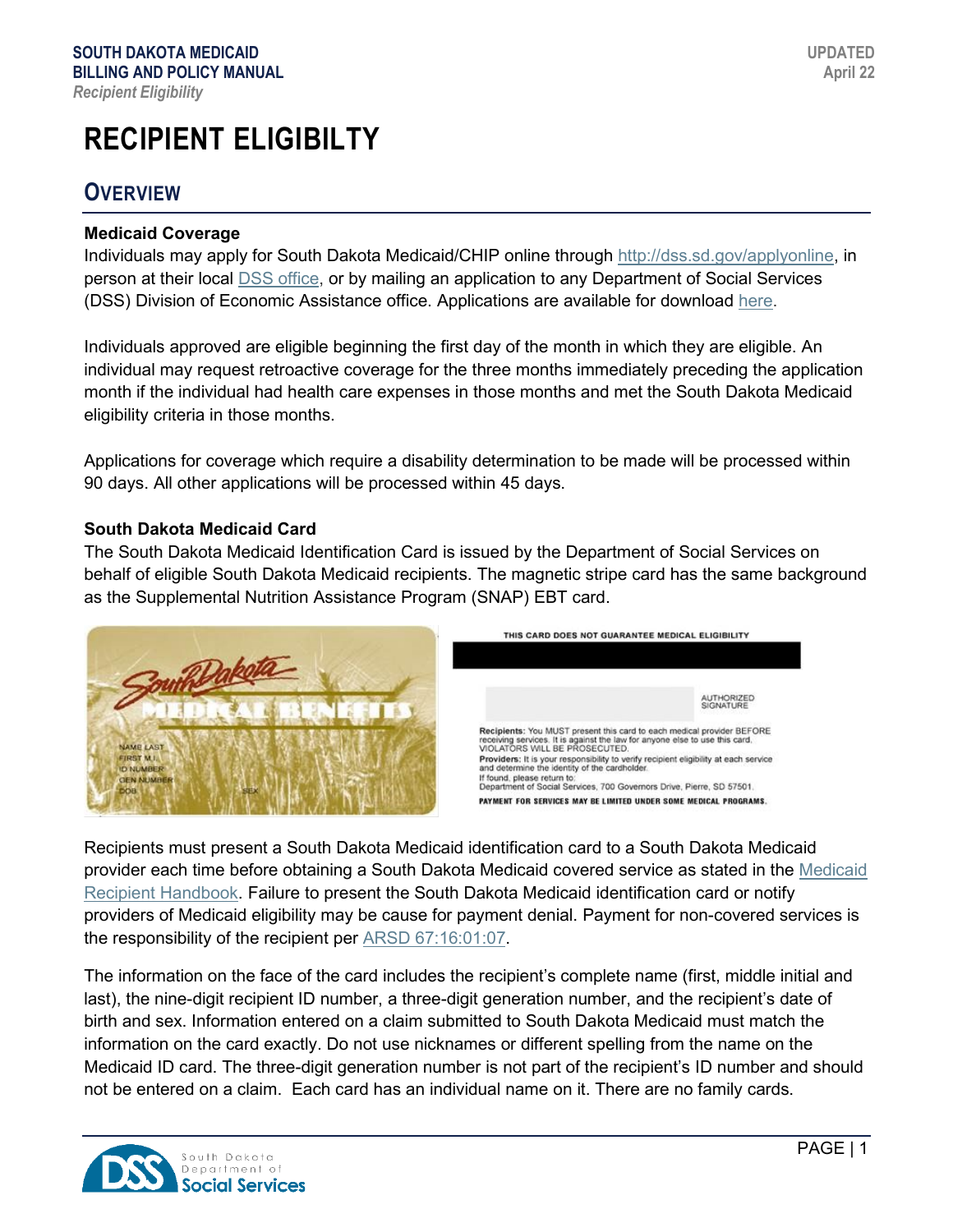The Medicaid ID card does not guarantee Medicaid eligibility. South Dakota Medicaid recommends providers verify current eligibility before providing services using the South Dakota Medicaid online portal or via another mechanism.

### **VERIFYING ELIGIBILITY**

#### **Medicaid Online Portal**

South Dakota Medicaid recommends using the [Medicaid Portal](https://dss.sd.gov/medicaid/portal.aspx) (Portal) to verify Medicaid eligibility. Information about how to sign-up or login to the Portal is available here: <https://dss.sd.gov/medicaid/portal.aspx>

| nliz                       |                                                     |                                                                                                                                                             |  |
|----------------------------|-----------------------------------------------------|-------------------------------------------------------------------------------------------------------------------------------------------------------------|--|
|                            |                                                     | User Guide   FAQ                                                                                                                                            |  |
| <b>Administration</b>      | <b>Eligibility</b><br><b>Reports</b>                | <b>Communications</b>                                                                                                                                       |  |
| <b>Eligibility Inquiry</b> |                                                     |                                                                                                                                                             |  |
|                            |                                                     | Searches are limited to 1 month at a time when Health Benefit Plan Coverage is selected. All other searches are limited up to 6 months at a time.           |  |
|                            |                                                     | Search spans can be up to 3 years in the past. If no date is selected, results will be displayed for the current date through the end of the current month. |  |
|                            | Note: Up to 5 recipients can be searched at a time. |                                                                                                                                                             |  |
| <b>Cost Share Type</b>     | Select                                              | $\boldsymbol{\mathrm{v}}$                                                                                                                                   |  |
| <b>Dates of Service</b>    | 崮<br>From                                           | 菌<br>To                                                                                                                                                     |  |
| Search Option #1:          | <b>Recipient ID</b>                                 | $+$ Add                                                                                                                                                     |  |
|                            |                                                     |                                                                                                                                                             |  |
| Search Option #2:          | <b>Recipient First Name</b>                         | <b>Recipient Last Name</b>                                                                                                                                  |  |
|                            |                                                     |                                                                                                                                                             |  |

#### **Medicaid Portal Recipient Eligibility Inquiry**

- 1. Cost Share Type
	- **Select the service type you are providing the recipient**
- 2. Enter a Date of Service.
	- Searches for future dates of eligibility are not available. Data is available through the end of the current month.
	- **Searches are limited to a 6-month span at one time.**
	- Retroactive searches are available for the prior 3 years.
	- If no date is selected, the search will be for the current date through the end of the month.
- 3. Select a search option. There are 2 search options:
	- 1. Enter the Medicaid ID number.
	- 2. Enter three of the following four fields: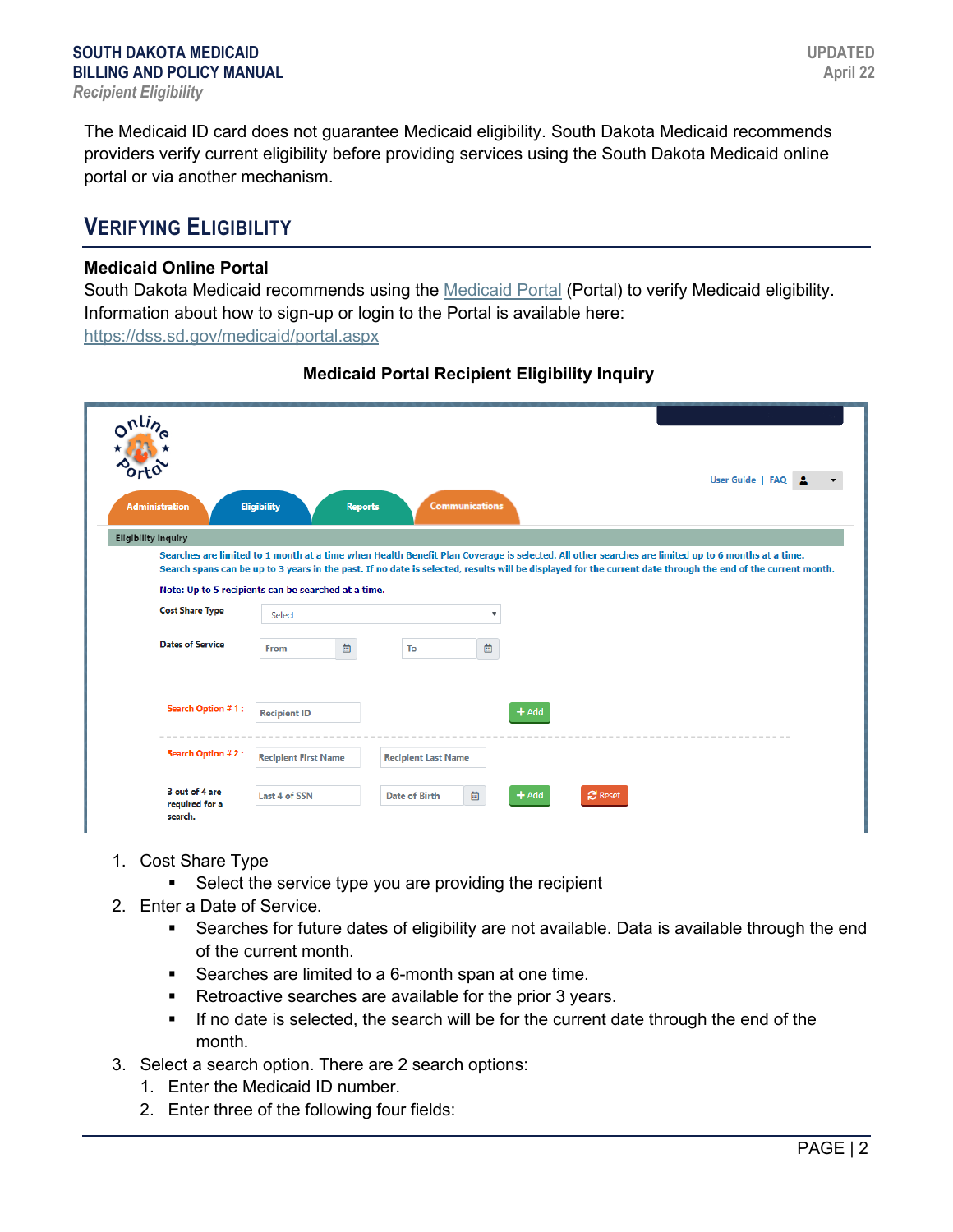- **First name**
- **Last name**
- **Date of Birth**
- **EXEC** Last four digits of Social Security Number
- 4. Click Add.
	- **Providers may add up to 5 recipients at one time.**
- 5. Click Check Eligibility.

The recipient/recipients will appear below the search options. Select View on the recipient you wish to verify.

| <b>Eligibility Inquiry</b> |                                  |            |                                                     |                   |                                                                                                                                                                                                                                                                                                                  |                                      |  |                             |                                  |                      |
|----------------------------|----------------------------------|------------|-----------------------------------------------------|-------------------|------------------------------------------------------------------------------------------------------------------------------------------------------------------------------------------------------------------------------------------------------------------------------------------------------------------|--------------------------------------|--|-----------------------------|----------------------------------|----------------------|
|                            |                                  |            |                                                     |                   | Searches are limited to 1 month at a time when Health Benefit Plan Coverage is selected. All other searches are limited up to 6 months at a time.<br>Search spans can be up to 3 years in the past. If no date is selected, results will be displayed for the current date through the end of the current month. |                                      |  |                             |                                  |                      |
|                            |                                  |            | Note: Up to 5 recipients can be searched at a time. |                   |                                                                                                                                                                                                                                                                                                                  |                                      |  |                             |                                  |                      |
|                            | <b>Cost Share Type</b>           |            | Select                                              |                   |                                                                                                                                                                                                                                                                                                                  | v                                    |  |                             |                                  |                      |
|                            | <b>Dates of Service</b>          | From       |                                                     | 曲                 | To                                                                                                                                                                                                                                                                                                               | 曲                                    |  |                             |                                  |                      |
|                            | Search Option #1:                |            | <b>Recipient ID</b>                                 |                   |                                                                                                                                                                                                                                                                                                                  | $+$ Add                              |  |                             |                                  |                      |
| <b>Search Option #2:</b>   |                                  |            | <b>Recipient First Name</b>                         |                   | <b>Recipient Last Name</b>                                                                                                                                                                                                                                                                                       |                                      |  |                             |                                  |                      |
| search.                    | 3 out of 4 are<br>required for a |            | Last 4 of SSN                                       |                   | 曲<br><b>Date of Birth</b>                                                                                                                                                                                                                                                                                        | $+$ Add                              |  | <b>P</b> Reset              |                                  |                      |
|                            |                                  |            |                                                     |                   |                                                                                                                                                                                                                                                                                                                  | <b>Recipient Eligibility Inquiry</b> |  |                             |                                  |                      |
| <b>IHS</b>                 | <b>Eligibility</b>               | <b>AID</b> | <b>Recipient ID</b>                                 | <b>First Name</b> | <b>Last Name</b>                                                                                                                                                                                                                                                                                                 | <b>SSN</b>                           |  | <b>Birth Date From Date</b> | <b>To Date</b>                   | <b>Action</b>        |
|                            | <b>ACTIVE</b>                    | 37         | 012345678                                           | JOHN S            | DOE                                                                                                                                                                                                                                                                                                              |                                      |  |                             | 08/31/1988 01/01/2019 01/31/2019 | <b><i>O</i></b> View |

This is not a guarantee of benefits or payment. The data shown is the latest information available. All payments are subject to any limitation or exclusions that are in effect at the time the patient receives services.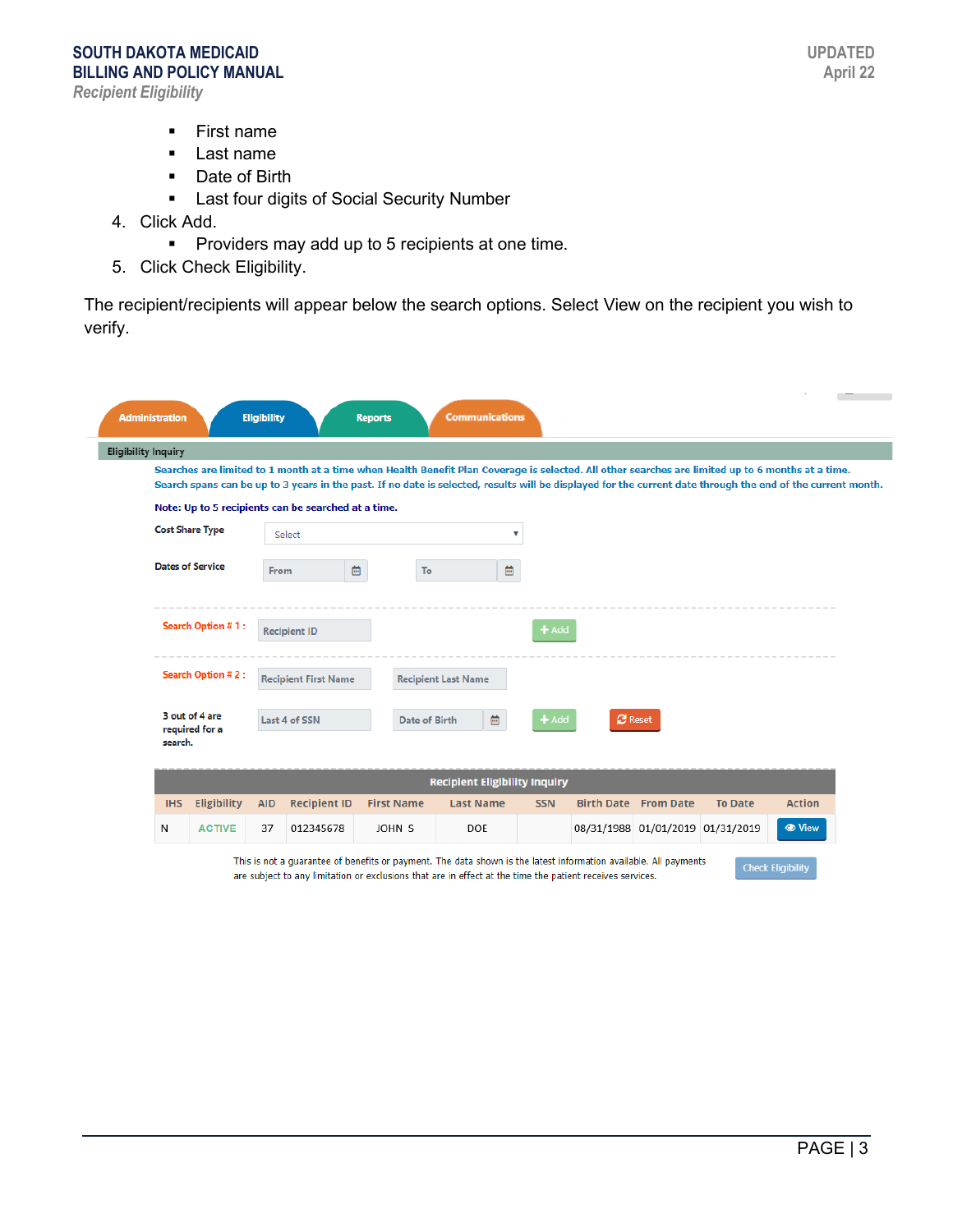÷

| 02/15/2019                                          | <b>Recipient Eligibility Inquiry</b>                           | <b>South Dakota Medicaid</b><br><b>Online Portal</b> |
|-----------------------------------------------------|----------------------------------------------------------------|------------------------------------------------------|
|                                                     |                                                                | Page 1 of 1                                          |
| <b>Insured Information</b>                          |                                                                |                                                      |
| Recipient ID: 012345678<br>Gender: M                | Recipient Name: John S Doe<br>Anyplace<br>123 Happy Place Lane |                                                      |
| Date of Birth: 08/31/1988                           | Anytown, SD 57000                                              |                                                      |
| <b>Eligibility</b>                                  |                                                                | Dates are valid for current query.                   |
| 37-Active Coverage: Medicaid - Full Coverage        |                                                                |                                                      |
| Eligibility: 1/1/2019 - 1/31/2019                   |                                                                |                                                      |
| <b>Cost Share</b>                                   |                                                                |                                                      |
| <b>Dates</b>                                        | <b>Service Type</b>                                            | <b>Amount</b>                                        |
| 1/1/2019 - 1/13/2019                                | <b>Physician Services</b>                                      | \$0.00 per visit                                     |
| 1/14/2019 - 1/31/2019                               | <b>Physician Services</b>                                      | \$0.00 per visit                                     |
| * Non-covered charges are patient's responsibility. |                                                                |                                                      |
| <b>Level of Care</b>                                |                                                                |                                                      |
| <b>CHOICES Waiver</b>                               |                                                                | 1/1/2019 - 1/31/2019                                 |
| <b>Coordination of benefits</b>                     |                                                                |                                                      |
| <b>MEDICARE-A</b>                                   |                                                                | Eligibility: 1/1/2019 - 1/31/2019                    |
|                                                     | Policy:                                                        |                                                      |
| <b>MEDICARE-B</b>                                   |                                                                | Eligibility: 1/1/2019 - 1/31/2019                    |
|                                                     | Policy:                                                        |                                                      |
| <b>MEDICARE-D</b>                                   |                                                                | Eligibility: 1/1/2019 - 1/31/2019                    |
| <b>WELLCARE</b>                                     | Policy:                                                        |                                                      |
|                                                     |                                                                |                                                      |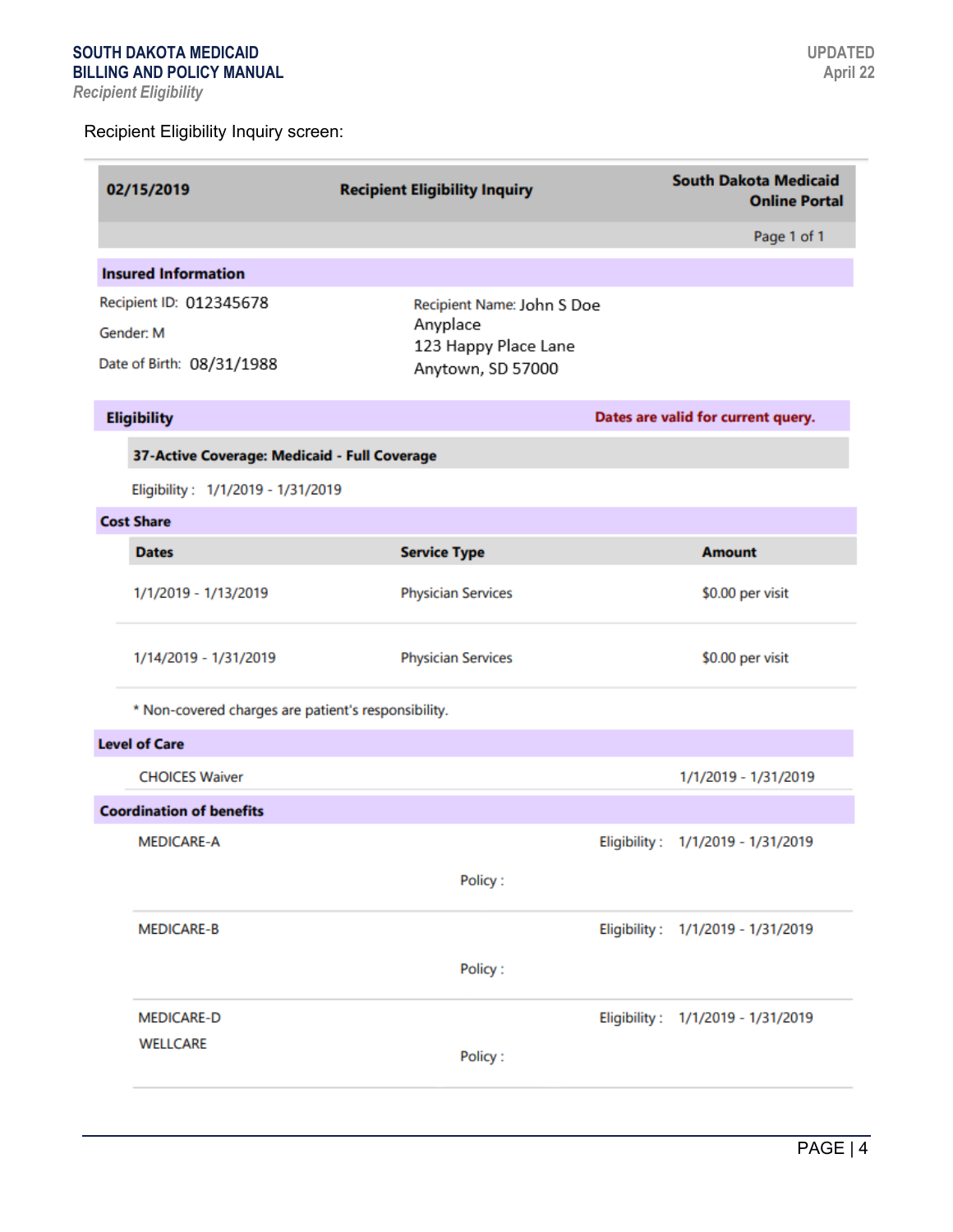#### **Interactive Voice Response / Telephone Service Unit**

Providers may call South Dakota Medicaid's telephone service unit at 1-800-452-7691 to verify eligibility through the Interactive Voice Response System (IVR). Your provider NPI number and the recipient's Medicaid ID number are required to check eligibility using the IVR. Each call takes approximately one minute to complete.

Information is limited to current eligibility and PCP/Health Home information.

#### **Medicaid Eligibility Verification System**

South Dakota Medicaid also provides the option of verifying eligibility through the Medicaid Eligibility Verification System (MEVS). All three MEVS options provide prompt response times, printable receipts, and can verify eligibility status for prior dates of service. There is a nominal fee for verifications obtained through these Emdeon products.

MEVS offers the following ways to verify recipient eligibility:

- Point of Sale (POS) Device: Through the magnetic strip, the provider can swipe the card and have an accurate return of eligibility information in approximately 10 seconds. The POS is typically used at a pharmacy.
- PC Software: The provider can enter the Medicaid recipient ID number into PC software and in about 10 seconds have an accurate return of eligibility information.
- Secure web-based site.

For more information about the MEVS system, contact Emdeon at 1-866-369-8805 for new customers and 1-877-469-3263 for existing customers or visit Emdeon's website at [www.emdeon.com.](http://www.emdeon.com/)

### **MEDICAID COVERAGE PROGRAMS**

#### **Full Coverage**

South Dakota Medicaid covers [medically necessary](http://sdlegislature.gov/Rules/DisplayRule.aspx?Rule=67:16:01:06.02) health care services. Review the eligibility table for a brief snapshot of covered services. Specific coverage criteria and limits are noted in each section of the Provider Manual.

#### **Limited Medicaid Coverage Programs**

Not all South Dakota Medicaid recipients have full Medicaid coverage. Some recipients only have coverage for certain services. Below is a description of what is covered under the limited coverage programs.

#### **(77) Pregnancy Only and (79) Unborn Children Prenatal Care Program**

This program covers pregnancy related services only; Coverage is limited to prenatal care, labor/delivery, hospitalization due to delivery, pregnancy related ambulance services, and medical issues caused by or directly affecting the baby, which may include a medically necessary procedures associated with a miscarriage.

#### **(47) Postpartum**

This program covers the postpartum exam, family planning, and medical conditions directly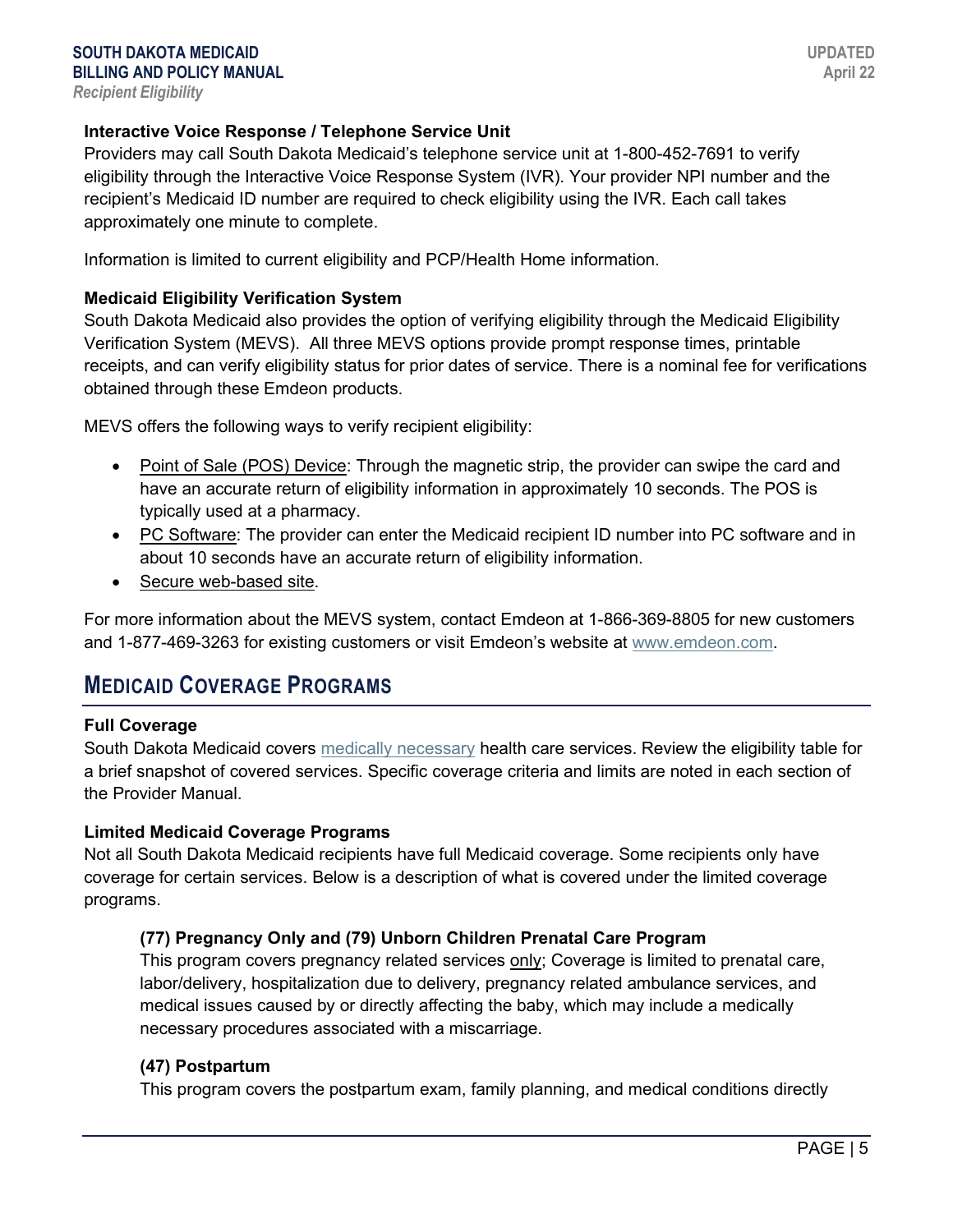related to the pregnancy and/or delivery. Supporting medical documentation is required for related medical conditions.

#### **(80) Renal Program**

Coverage is limited to outpatient dialysis, home dialysis, including supplies, equipment, and special water softeners, hospitalization related to renal failure, prescription drugs necessary for dialysis or transplants not covered by other sources and non-emergency medical travel reimbursement to renal failure related appointments. The program's maximum coverage is \$5,000 per state fiscal year from July 1 to June 30.

#### **(71 & 73) Qualified Medicare Beneficiary (QMB)**

This program covers the recipient's Medicare Part B premium as well as co-payments and deductibles on Medicare A and B covered services.

#### **(72 & 74) Special Low-Income Beneficiary Program (SLMB)**

The program only pays the recipient's Medicare Part B premium. The recipient will not receive a Medicaid ID card for this program.

### **HOME AND COMMUNITY BASED SERVICES (HCBS) WAIVER PROGRAMS**

Home and Community Based Services (HCBS) Waiver programs are designed to provide services to meet the needs of individuals who prefer to receive long-term services and supports in their home or community instead of an institutional setting. Individuals must meet financial and additional eligibility requirements to qualify for a waiver program.

South Dakota has four HCBS waiver programs operated by the Department of Human Services. Each waiver program targets a specific population and provides services to meet the needs of the target population.

- **[Home and Community-Based Options and Person-Centered Excellence \(HOPE\)](https://dhs.sd.gov/ltss/titlexix.aspx)**
- **[CHOICES](https://dhs.sd.gov/rehabservices/drsiloffices.aspx)**
- **[Family Support 360](https://dhs.sd.gov/developmentaldisabilities/familysupport360.aspx)**
- **[Assistive Daily Living](https://dhs.sd.gov/rehabservices/ADLS.aspx) Services (ADLS)**

HCBS coverage is in addition to other Medicaid coverage. If the service is covered under an individual's Medicaid coverage program, those benefits must be used prior to any HCBS benefits.

### **INCARCERATED RECIPIENTS**

South Dakota Medicaid is prohibited from paying claims when a recipient is involuntarily held in a "public institution." A public institution is defined as an institution that is the responsibility for a governmental unit or over which a governmental unit exercises administrative control. Examples of a public institutions include; prisons, jails, juvenile detention centers and other penal settings. Claims paid for dates of service when an individual is held in a public institution are subject to recoupment. South Dakota Medicaid is not always aware that a recipient is being held in a "public institution" and a recipient may appear eligible when verifying eligibility. Claims payment is allowable for individuals on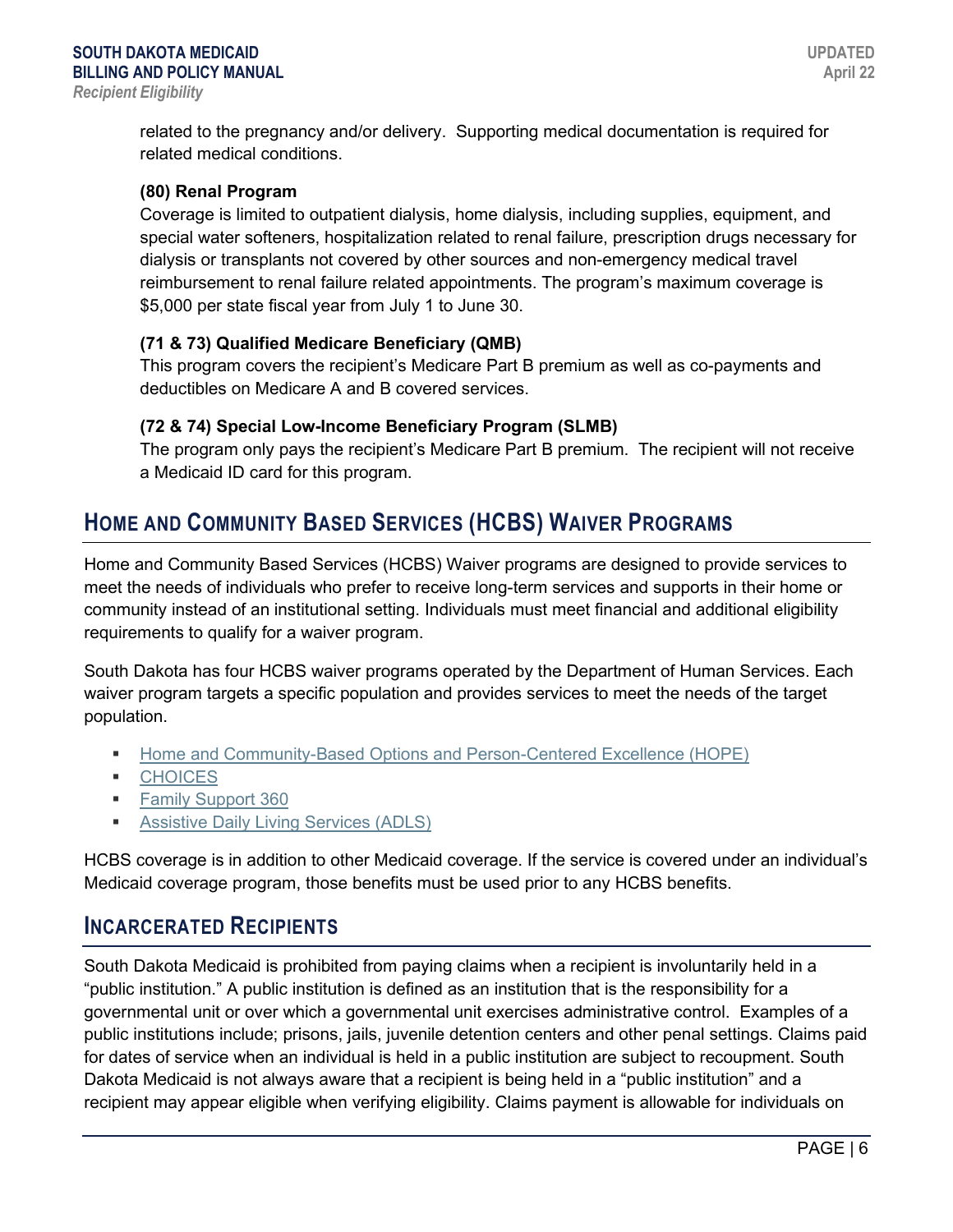home confinement, parole or probation as well as those residing in community facilities such as group care centers.

### **QUICK ANSWERS**

#### **1. A recipient provided me with a letter of retroactive coverage for South Dakota Medicaid. How do I bill Medicaid?**

Claims must be submitted to South Dakota Medicaid within the timeframe stated on the letter of retroactive coverage. A copy of the letter must accompany the claim.

#### **2. Can I verify retroactive coverage on the Online Portal?**

Yes, the dates of retro-eligibility will appear at the bottom of the Recipient Eligibility Inquiry screen.

On 11/29/2018 this individual became retroactively eligible for services on or after 04/01/2018. You may submit claims with dates of service on or after 04/01/2018 through the end of 05/31/2019. Print this page and submit with claim as proof of timely filing.

This is not a quarantee of benefits or payment. The data shown is the latest information available. All payments are subject to any limitation or exclusions that are in effect at the time the patient receives services.

#### **3. I have a recipient who is eligible for both Qualified Medicare Beneficiary (QMB) and Renal, which is the primary aid category?**

The claim would first be submitted to Medicare, after which it is billed as a cross-over to SD Medicaid. If the service is a Medicare covered services, SD Medicaid will pay the copayment and deductible. The Renal coverage will not have a balance to pay in these situations.

#### **4. Do Medicaid eligible American Indians who are tribally enrolled have a cost share?**

No, tribally enrolled recipients are IHS eligible and have received a service at IHS are exempt from paying a cost share. IHS status will appear at the bottom of the Recipient Eligibility Inquiry screen.

\* Recipient is eligible for IHS/Tribal Care Coordination.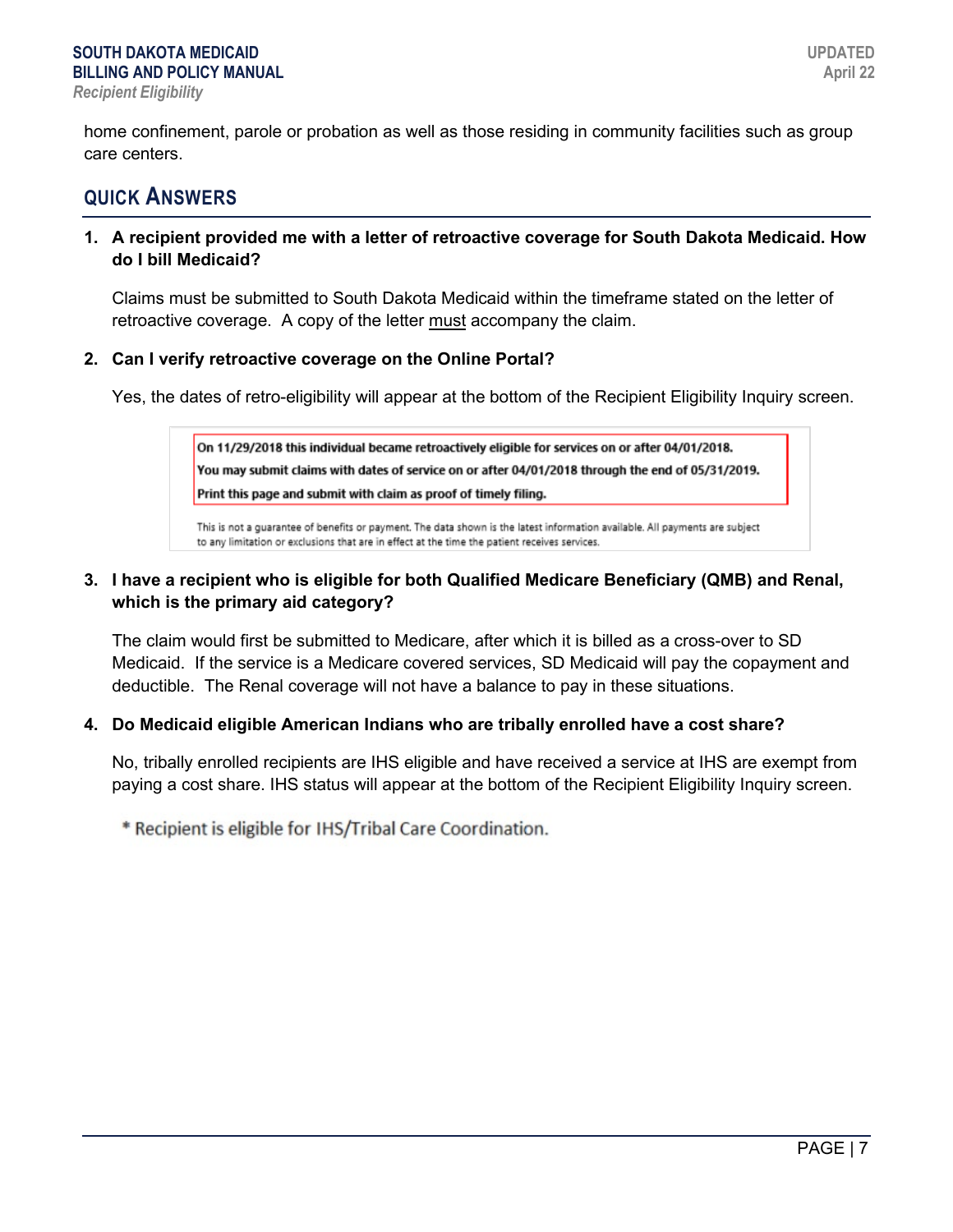## **ELIGIBILITY TABLE**

The following table provides a breakdown of recipient eligibility by service type and recipient aid category.

| <b>Recipient Eligibility For Medical Services Aid Categories</b> |                                                                                                                            |                                                         |                                                                |                                                                             |                                                                  |                                                                                    |                           |  |  |
|------------------------------------------------------------------|----------------------------------------------------------------------------------------------------------------------------|---------------------------------------------------------|----------------------------------------------------------------|-----------------------------------------------------------------------------|------------------------------------------------------------------|------------------------------------------------------------------------------------|---------------------------|--|--|
| <b>Services</b>                                                  | <b>Full Coverage</b><br>$(10-13, 15-16, 21-$<br>23, 30-33, 35-38,<br>40, 41, 43-46, 53,<br>54, 57, 67, 75, 76,<br>78 & 90) | Pregnancy<br><b>Related</b><br>Coverage<br>only<br>(77) | Pregnancy<br><b>Related</b><br>Postpartum<br>Care only<br>(47) | <b>Unborn</b><br><b>Children</b><br><b>Prenatal Care</b><br>Program<br>(79) | Qualified<br><b>Medicare</b><br><b>Beneficiary</b><br>(71 & 873) | <b>Special Low-</b><br><b>Income</b><br><b>Beneficiary</b><br>Program<br>(72 & 74) | Renal<br>Coverage<br>(80) |  |  |
| <b>Air and Ground</b><br>Ambulance                               | Y                                                                                                                          | L                                                       | L                                                              | L                                                                           | X                                                                | N                                                                                  | $\mathsf{R}$              |  |  |
| <b>Ambulatory Surgical</b><br><b>Centers</b>                     | Y                                                                                                                          | L                                                       |                                                                | L                                                                           | X                                                                | N                                                                                  | N                         |  |  |
| <b>Audiology and Speech</b><br><b>Therapy</b>                    | Y                                                                                                                          | N                                                       | N                                                              | N                                                                           | $\mathsf{X}$                                                     | N                                                                                  | N                         |  |  |
| <b>Behavioral Health</b>                                         | Y                                                                                                                          | L                                                       | L                                                              | L                                                                           | $\mathsf{X}$                                                     | $\mathsf{N}$                                                                       | N                         |  |  |
| Chiropractic                                                     | Y                                                                                                                          | L                                                       | L                                                              | L                                                                           | $\mathsf{X}$                                                     | $\mathsf{N}$                                                                       | N                         |  |  |
| <b>Dental</b>                                                    | Y                                                                                                                          | Y                                                       | N                                                              | Y                                                                           | N                                                                | N                                                                                  | N                         |  |  |
| <b>DME</b>                                                       | Y                                                                                                                          |                                                         | N                                                              | L                                                                           | $\mathsf{X}$                                                     | $\mathsf{N}$                                                                       | N                         |  |  |
| <b>Family Planning</b>                                           | Y                                                                                                                          |                                                         | L                                                              | L                                                                           | $\mathsf{X}$                                                     | $\overline{N}$                                                                     | N                         |  |  |
| <b>Home Health</b>                                               | Y                                                                                                                          | N                                                       | N                                                              | N                                                                           | $\mathsf{X}$                                                     | $\mathsf{N}$                                                                       | N.                        |  |  |
| <b>Hospice</b>                                                   | Y                                                                                                                          | $\mathsf{N}$                                            | N                                                              | N                                                                           | $\mathsf{X}$                                                     | $\mathsf{N}$                                                                       | N                         |  |  |
| <b>Inpatient Hospital</b>                                        | Y                                                                                                                          | L                                                       | L                                                              | L                                                                           | X                                                                | $\mathsf{N}$                                                                       | $\mathsf{R}$              |  |  |
| <b>Laboratory Services</b>                                       | Y                                                                                                                          | L                                                       | L                                                              | L                                                                           | $\mathsf{X}$                                                     | N                                                                                  | N                         |  |  |
| <b>Nutritional Therapy</b>                                       | Y                                                                                                                          | L                                                       | N                                                              | L                                                                           | $\mathsf{X}$                                                     | $\mathsf{N}$                                                                       | N.                        |  |  |
| <b>Occupational and Physical</b><br><b>Therapy Services</b>      | Y                                                                                                                          |                                                         |                                                                | L                                                                           | X                                                                | N                                                                                  | N                         |  |  |
| <b>Optometric Services</b>                                       | Y                                                                                                                          | $\mathsf{N}$                                            | N                                                              | N                                                                           | X                                                                | N                                                                                  | N                         |  |  |
| <b>Outpatient Hospital</b>                                       | Y                                                                                                                          | L                                                       | L                                                              | L                                                                           | $\mathsf{X}$                                                     | $\mathsf{N}$                                                                       | $\mathsf{R}$              |  |  |